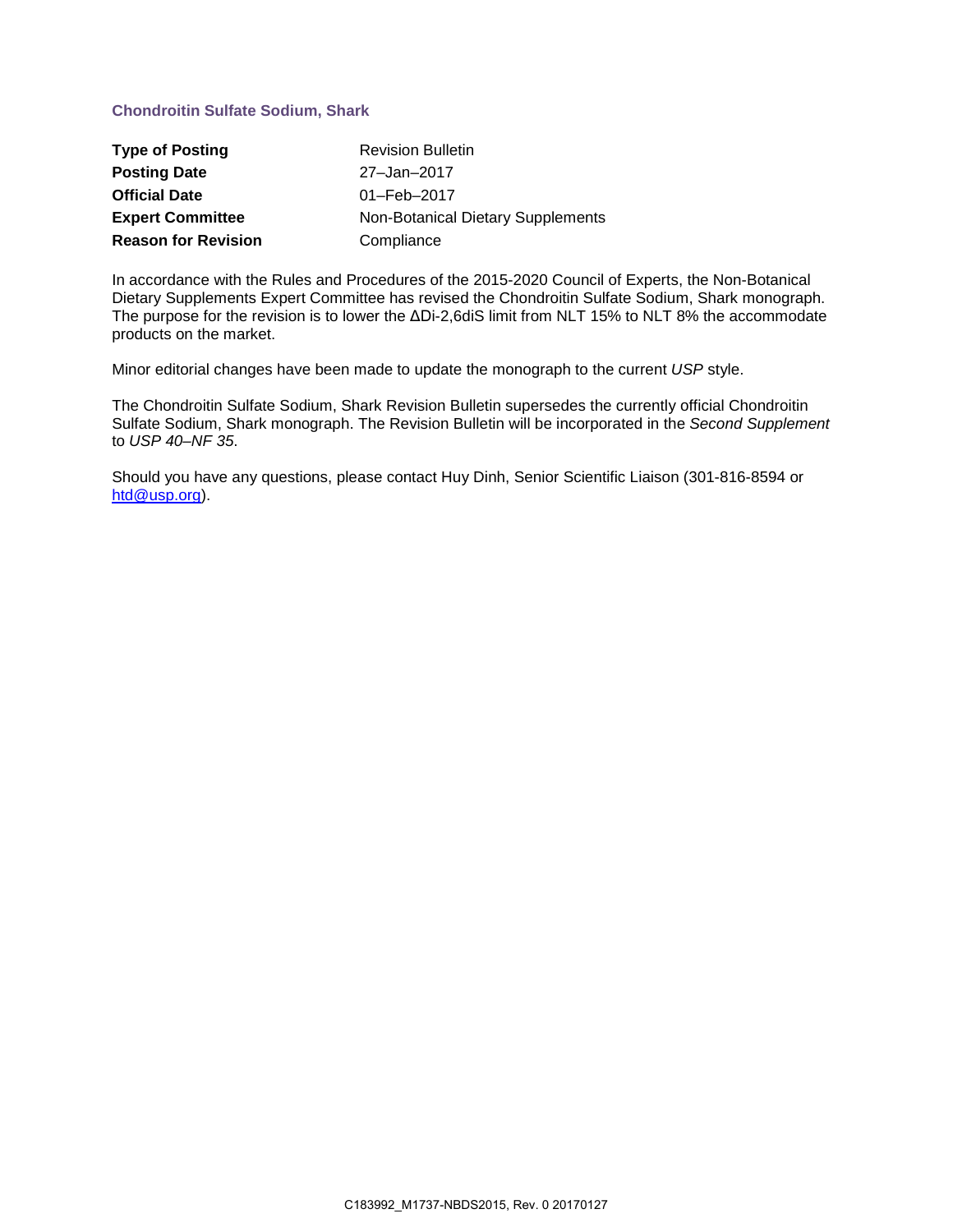# **Chondroitin Sulfate Sodium, Shark**

Chondroitin, hydrogen sulfate, sodium salt [9007-28-7].

- Chondroitin Sulfate Sodium, Shark is the sodium salt of the<br>sulfated linear glycosaminoglycan obtained from shark<br>cartilages used for human foods. Chondroitin Sulfate So-<br>dium, Shark consists mostly of the sodium salt of prevalent glycosaminoglycan are monosulfated primarily on position 6 and less so on position 4 with minor disulfation on both positions 4 and 6. NLT  $\bullet$ 8% $\bullet$  (RB 1-Feb.) 2017) of the D-glucuronic acid moieties are monosulfated<br>
2017) of the D-glucuronic acid moieties are monosulfated<br>
2017) of the *Sample solution*, obtained<br>
2017) of the *D-glucuronic acid moieties are monosulfated*<br>
2017 on position 2. It contains NLT 90.0% and NMT 105.0%<br>of chondroitin sulfate sodium, calculated on the dried<br>basis.<br>[NOTE—Chondroitin Sulfate Sodium, Shark, (RB 1-Feb-2017) is Acceptance criteria: 90.0%–105.0% on the dried
- extremely hygroscopic once dried. Avoid exposure to the atmosphere, and weigh promptly.] *Change to read:*

### **IDENTIFICATION**

- **A. INFRARED ABSORPTION** 〈**197K**〉 **DISACCHARIDE COMPOSITION**
- •**Sample solution:** 0.5 g in 10 mL of water

- **Table 1 C. SPECIFIC DISACCHARIDES:** The chromatogram of the enzymatically digested *Sample solution* as obtained in the **Time Solution A Solution B** test for *Disaccharide Composition* shows three main peaks **(min) (%) (%)** due to 6-sulfated (∆Di-6S), 4-sulfated (∆Di-4S), and 2,6-<br>disulfated (∆Di-2,6diS) disaccharides, corresponding to<br>those of the enzymatically digested *Standard solution*, with ∆Di-6S being the most abundant, followed by ∆Di-4S, with NLT <sup>●8%</sup> <sub>€ (RB 1-Feb-2017)</sub> corresponding to ∆Di- the control of the control of the control of the control of the control of the control of the control of the control of the control of the control of the contr
- **D. SPECIFIC ROTATION:** Meets the requirements in the diluted hydrochloric acid to a pH of 8.0 *Specific Tests*<br>Specific Tests<br>**Standard solution:** 2.4 mg/mL of dried USP Chondroi-

### •

- **Standard solutions:** 1.5, 1.0, and 0.5 mg/mL of dried Chondroitin Sulfate Sodium, Shark to a 100-mL volu-**Sample solution:** Transfer 100 mg of dried Chondroi-**Lume. The State Chondroi-** Transfer to obtain a clear solution. tin Sulfate Sodium, Shark into a 100-mL volumetric **Blank:** Water flask, dissolve in 30 mL of water, and dilute with water
	- **Diluent:** Weigh about 297 mg of monobasic potassium solution. KERR 1-Jun-2016) Mix thoroughly. **FINDERT:** Weigh about 297 mg of monobasic potassium<br>phosphate, 492 mg of dibasic potassium phosphate, **Chondroitinase ABC solution suitability:** Dilute the and 250 mg of polysorbate 80, and transfer to a 1-L incubated *Standard solution* (1 in 10), and measure its beaker. Dissolve in 900 mL of water, and adjust with absorbance against the incubated *Blank* at 232 nm. The absorptivity is NLT 8 AU · mL · mg<sup>-1</sup> · cm<sup>-1</sup>.<br>  $\pm$  0.2. Dilute with water to 1 L, and mix thoroughly. **Chromatographic system** <sup>±</sup> 0.2. Dilute with water to 1 L, and mix thoroughly. **Chromatographic system**
	-
	- (See *Titrimetry*  $\langle 541 \rangle$ .)<br>**Mode:** Photometric titration
	- **Titrant:** 1 mg/mL of cetylpyridinium chloride in water. Degas before use.

**Endpoint detection:** Turbidimetric with a photo-

**Analysis:** Transfer 5.0 mL each of the *Standard solution* and add 25 mL of *Diluent* to each. Stir until a steady **DEFINITION DEFINITION reading is obtained with the photoelectric probe set** either at 420, 550, or 660 nm. Set the instrument to zero in absorbance mode. Titrate with *Titrant* using the **Change to read:**<br>
Photoelectric probe to determine the endpoint turbidi-<br>
Change **Sharehouse Sharehouse Sharehouse Sharehouse** the *safting of the Change industrically*. From a linear regression equation, calcu-

$$
Result = (C/C_U) \times 100
$$

- (RB 1-Feb- *C* = concentration of chondroitin sulfate sodium in
- 

Shark in the Sample solution (mg/mL)<br>**Acceptance criteria:** 90.0%–105.0% on the dried basis

**B.** INFRARED ABSORPTION  $\langle 197K \rangle$ <br> **B.** IDENTIFICATION TESTS—GENERAL  $\langle 191 \rangle$ , Sodium<br>
Sample solution: 0.5 g in 10 mL of water acid to a pH of 3.5<br>
Sample solution: 0.5 g in 10 mL of water acid to a pH of 3.5 **Acceptance criteria:** Meets the requirements **Solution B:** 1 M sodium chloride adjusted with 0.1 N hydrochloric acid to a pH of 3.5 **Mobile phase:** See *Table 1*. *Change to read:*

| × | ۰.<br>M.<br>۰. |  |
|---|----------------|--|

| Time<br>(min) | <b>Solution A</b><br>(%) | <b>Solution B</b><br>(%) |  |
|---------------|--------------------------|--------------------------|--|
| 0.0           | 100                      |                          |  |
| 4.0           | 100                      |                          |  |
| 45.0          | 50                       |                          |  |
| 45.1          | 100                      |                          |  |

2,6diS. Additional minor peaks corresponding to non-<br> **Buffer solution:** 50 mM tris(hydroxymethyl)amino-<br> **D. SPECIFIC ROTATION:** Meets the requirements in the methane and 60 mM sodium acetate, adjusted with *diluted hydr* 

**COMPOSITION** tin Sulfate Sodium, Shark RS in water

- **COMPOSITION**<br> **CONTENT OF CHONDROITIN SULFATE SODIUM**<br>**Standard solutions:** 1.5, 1.0, and 0.5 mg/mL of dried **Sample solution:** Transfer about 250 mg of dried<br>**Standard solutions:** 1.5, 1.0, and 0.5 mg/mL of dried Chondr USP Chondroitin Sulfate Sodium, Shark RS in water metric flask, and dissolve and dilute with water to vol
	- of protein) of chondroitinase ABC solution: Dissolve 1 unit (U/mg<br>to volume. . . . . in •1.0 mL of *water*, and dilute with water chondroitinase ABC solution: Dissolve 1 unit (U/mg<br>of protein) of chondroitinase ABC<sup>1</sup> in
		-
		- **Titrimetric system** (See *Chromatography* 〈621〉*, System Suitability*.)

<sup>&</sup>lt;sup>1</sup> Chondroitinase ABC from *Proteus vulgaris* is available from Sigma (www. sigmaaldrich.com), Catalog Number C3667.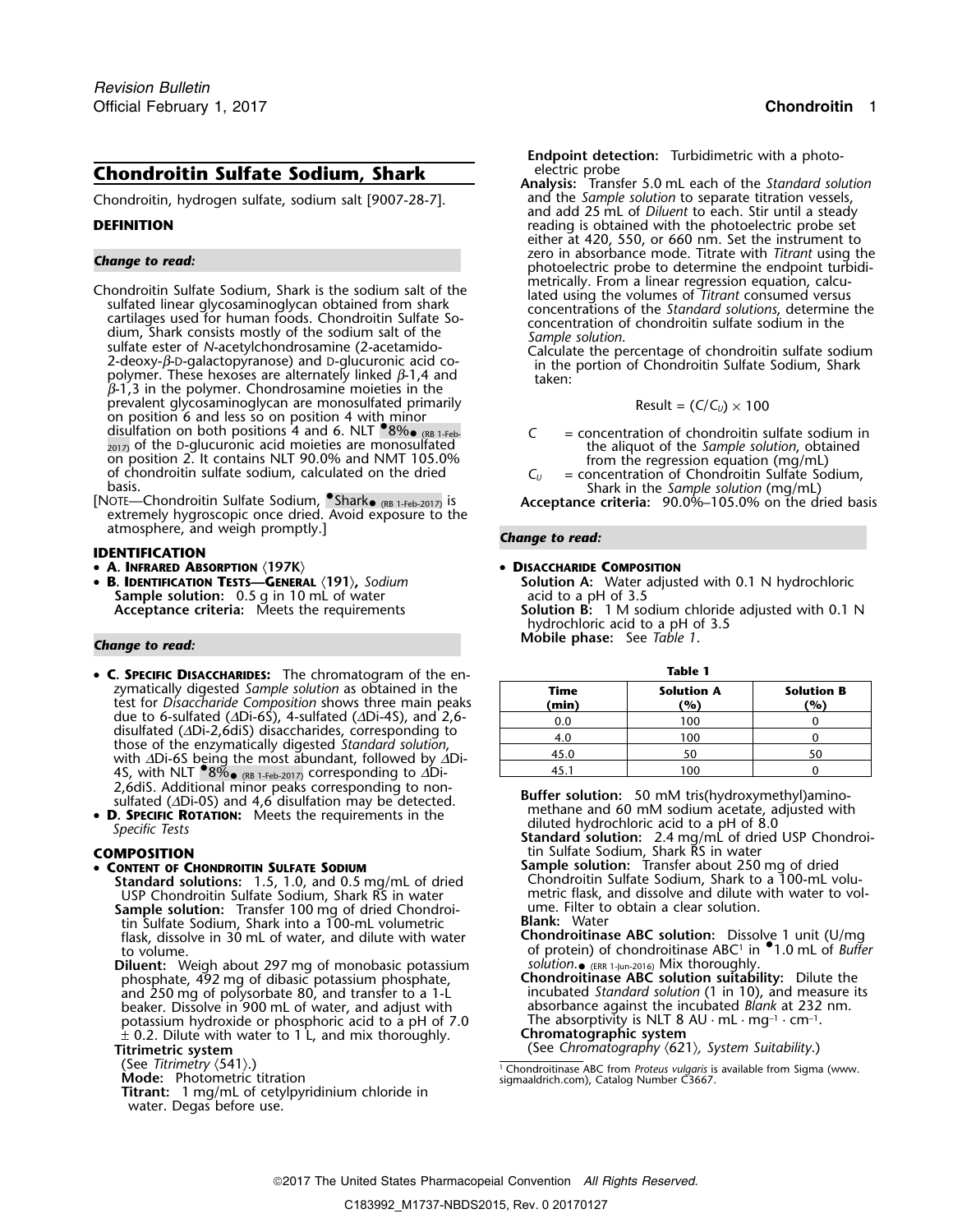- 
- 

- the *Standard solution* is similar to the reference chro-<br>matogram provided with USP Chondroitin Sulfate
- **Resolution:** NLT 2.0 between the ∆Di-6S and ∆Di-4S peaks peaks before using it.<br> **Relative standard deviation:** NMT 5.0% for the **Barium acetate**

**Samples:** *Standard solution*, *Sample solution*, and *Blank* **Staining reagent:** Dissolve 1 g of toluidine blue in In three separate vials, combine 0.8 mL of *Buffer solu-* 1000 mL of 0.1 M acetic acid.<br> *tion*, 0.1 mL of *Chondroitinase ABC solution*, and **Standard solution A:** 30 mg/ 0.1 mL• (ERR 1-Jun-2016) each of the *Standard solution*, Sulfate Sodium, Shark RS in water at  $37^{\circ}$  for 3 h. Allow the solution to cool to room *A* with water to 50 mL. Calculate the percentage of each disaccharide in the sample taken:

est of the three. The area percentage of the ∆Di-2,6diS an appropriate applicator stand or on a separating peak is NLT  $^{\bullet}$ 8%. $_{\bullet}$  (RB 1-Feb-2017)

- 
- -
- 
- CHLORIDE AND SULFATE (221), Sulfate<br>
Standard solution: 0.25 mL of 0.020 N sulfuric acid<br>
Standard solution: 0.25 mL of 0.020 N sulfuric acid<br>
Add 10 mL of a solution of cetylpyridinium chloride<br>
Add 10 mL of a solution

**ELECTROPHORETIC PURITY**<br> **ELECTROPHORETIC PURITY**<br> **ELECTROPHORETIC PURITY**<br> **ELECTROPHORETIC PURITY**<br> **ELECTROPHORETIC PURITY**<br> **ELECTROPHORETIC PURITY**<br> **ELECTROPHORETIC PURITY**<br> **ELECTROPHORETIC PURITY**<br> **ELECTROPHORET** the possible exception of the power supply, should be a sailable cellulose acetate membranes for electrophoresis are available from<br>enclosed in either a grounded metal case or a case and Apacor Ltd, Berkshire, England (www interlock that deenergizes the power supply when the<br>case is opened, after which reactivation should be pre-<br>vented until activation of a reset switch is carried out<br>thelena Laboratories, Beaumont, TX (www.helena.com). vented until activation of a reset switch is carried out.

**Mode:** LC<br> **Detector:** UV 232 nm<br> **Detector:** UV 232 nm **Detector:** UV 232 nm<br>**Column:** 4.6-mm × 25-cm; 5-µm packing L14 **paratus should preferably be a type in which a braided central Column:** 4.6-mm × 25-cm; 5-µm packing L14 metal shield completely encloses the insulated central conductor, and the shield should be grounded. The **Flow rate:** 1 mL/min **Conduction** conductor, and the shield should be grounded. The **Injection volume:** 20 µL base of the apparatus should be grounded metal or **Injection volume:** 20 µL **base of the apparatus should be grounded metal or system suitability suite should be grounded metal or system suitability System suitability**<br>**Sample:** Standard solution (prepared per Analysis Sample and a way that any leakage of electrolyte will produce **Sample:** *Standard solution* (prepared per *Analysis* such a way that any leakage of electrolyte will produce below)<br>a short which will deenergize the power supply before below)<br>  $\mu$  a short which will deenergize the power supply before<br>  $\mu$  the electrolyte can flow beyond the protective enclo-NOTE—The relative retention times for the ∆Di-0S, the electrolyte can flow beyond the protective enclo-<br>∆Di-6S, ∆Di-4S, and ∆Di-2,6diS peaks are 0.50, 0.75, sure. If the power supply contains capacitors as part ( ∆Di-6S, ∆Di-4S, and ∆Di-2,6diS peaks are 0.50, 0.75, sure. If the power supply contains capacitors as part of 0.80, and 1.0, respectively.] 0.80, and 1.0, respectively.] a filter circuit, it should also contain a bleeder resistor of the capacitors before the pro-**Suitability requirements**<br> **Suitability requirements**<br> **Suitability requirements**<br> **Suitably** to ensure discharge of the capacitors before the pro-<br> **Chromatogram similarity:** The chromatogram of the tective case is opene tective case is opened. A shorting bar that is activated<br>by opening the case may be considered as an added matogram provided with USP Chondroitin Sulfate precaution. Because of the potential hazard associated<br>Sodium, Shark RS. with electrophoresis, laboratory personnel should be with electrophoresis, laboratory personnel should be completely familiar with electrophoresis equipment

- **Relative standard deviation:** NMT 5.0% for the **Barium acetate buffer:** Dissolve 25.24 g of barium ∆Di-6S, ∆Di-4S, or ∆Di-2,6diS peaks acetate in 900 mL of water. Adjust with acetic acid to a<br>acetate in 900 mL of 5.0, and dilute with water to 1000 mL. **Analysis** pH of 5.0, and dilute with water to 1000 mL.
	-

**Standard solution A:** 30 mg/mL of USP Chondroitin<br>Sulfate Sodium, Shark RS in water

*Sample solution*, and *Blank*. Mix thoroughly. Incubate **Standard solution B:** Dilute 1 mL of *Standard solution*

- temperature, and centrifuge prior to injection. **Sample solution:** 30 mg/mL of Chondroitin Sulfate So-
- Analysis: Fill the chambers of an electrophoresis appa-<br>ratus suitable for separations on cellulose acetate mem $r = \frac{1}{2}$  Result =  $(r_U/\Sigma r_U) \times 100$  branes<sup>2</sup> (a small submarine gel chamber or one dedicated to membrane media) with *Barium acetate buffer*. *r*<sub>*U*</sub> = peak area of ∆Di-0S, ∆Di-6S, ∆Di-4S, or ∆Di-<br>2,6dis from the *Sample solution*<br>2,6dis from the *Sample solution*  $\Sigma r_U$  = sum of the peak areas of  $\Delta$ Di-0S,  $\Delta$ Di-6S,  $\Delta$ Di-<br>4S, and  $\Delta$ Di-2,6diS from the Sample solution<br>**Acceptance criteria:** The area percentage of the  $\Delta$ Di-<br>**Acceptance criteria:** The area percentage of the  $\$ **Acceptance criteria:** The area percentage of the  $\Delta$ Di-<br>
6S peak is greater than that of the  $\Delta$ Di-4S peak, and<br>
the area percentage of the  $\Delta$ Di-2,6dis peak is the low-<br>
the brighter side of the membrane held in posi bridge in the chamber. Ensure that both ends of the membrane are dipped at least 0.5–1.0 cm deep into membrane are dipped at least 0.5–1.0 cm deep into **IMPURITIES** the buffer chambers. Apply a constant 60 volts (6 mA •**RESIDUE ON CONTION** (281): 20.0%–30.0% on the dried at the start) for 2 h. [NOTE—Perform the application of assis and voltage within 5 min because further **• CHI ORIDE CHI ORIDE CHI ORIDE CHI ORIDE CHI ORIDE 4** • CHLORIDE AND SULFATE  $(221)$ , Chloride<br>
Standard solution: 0.7 mL of 0.020 N hydrochloric<br>
acid<br>
Sample: 0.1 g<br>
Sample: 0.1 g<br>
Sample: 0.1 g<br>
Sample: 0.1 g<br>
Sample: 0.1 g<br>
Sample: 0.1 g<br>
Sample: 221). Sulfate<br>
CHIORIDE
	-
	-